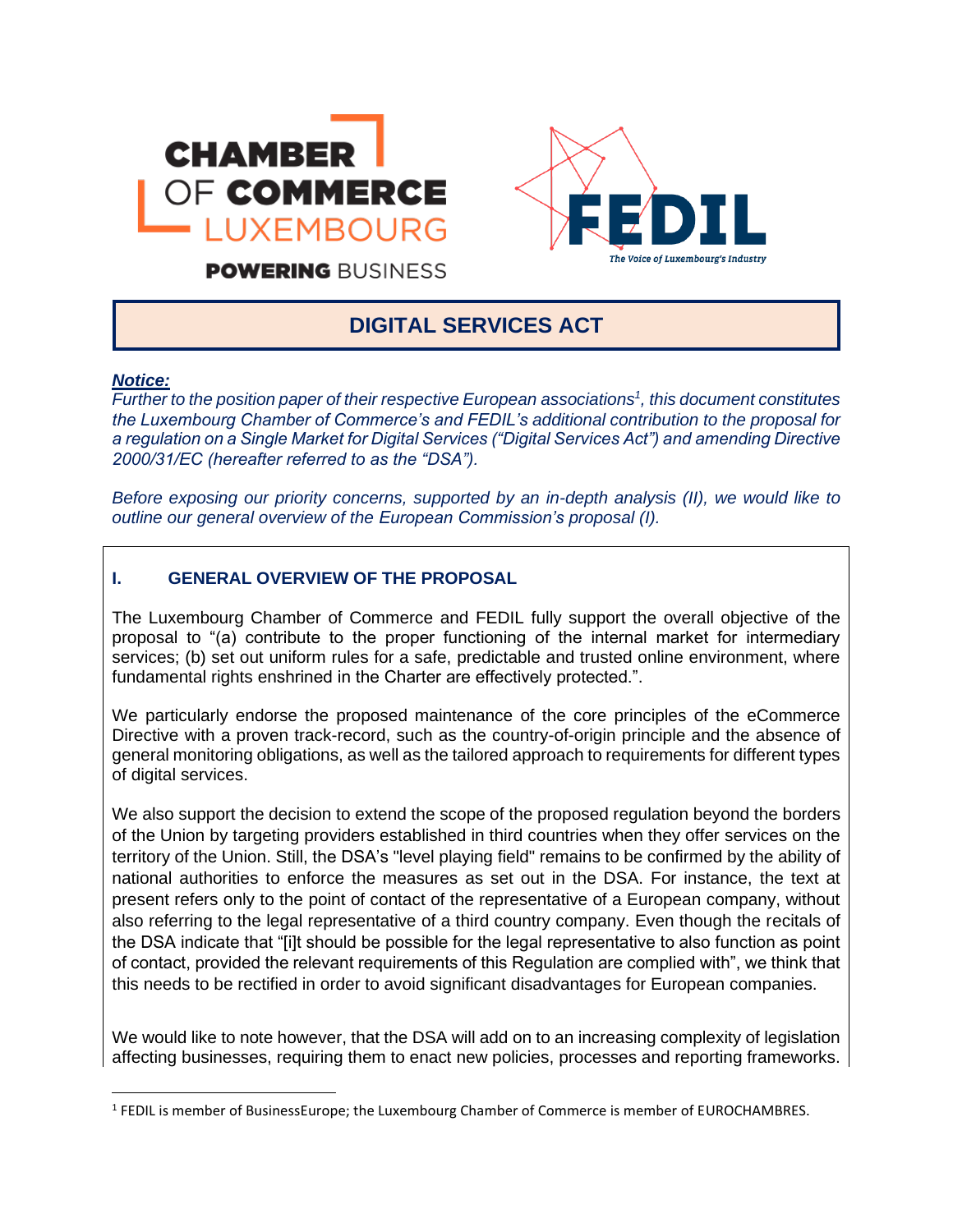While some businesses have the resources to quickly adapt to the changing regulatory landscape and thereby benefit from a real market advantage, European SMEs may find it more burdensome, for instance, to publish annual content moderation reports. In the current context, companies face an important challenge to overcome the COVID-19 pandemic rapidly and effectively. Businesses are already grappling with increasingly complex regulations and especially SMEs, are spending most of their resources to apply new rules rather investing in innovation and jobs. We can hardly estimate the implementation costs for SMEs but anticipate that many will require the help of specialized legal counsels to determine into which category some of their services might fall and, in consequence, which additional obligations will apply to them. The right balance needs to be stricken between the difficult situation in which many companies find themselves and the introduction of additional financial or administrative burdens. Therefore, we believe it is essential that the DSA does not establish obligations that could lead to unnecessary administrative burdens.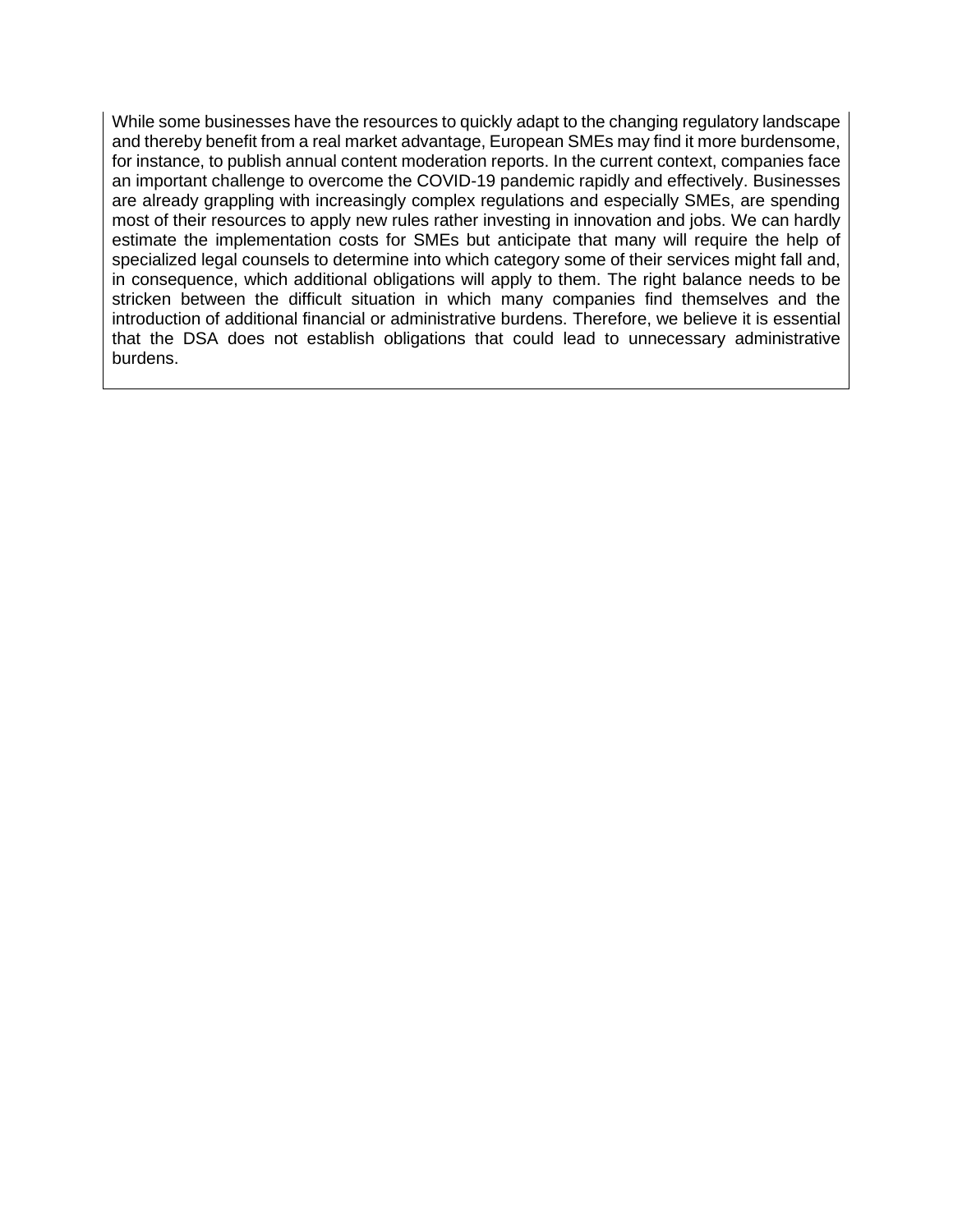## **II. PRIORITY CONCERNS**

### **CROSS-BORDER ORDERS**

#### **A) General: the provisions of articles 8 & 9**

Article 8 of the DSA requires all providers of intermediary services falling under the scope of the DSA to cooperate with competent national judicial or administrative authorities and to follow-up on any instruction from them to act against illegal content. Article 9, in its turn, provides for the obligation of such providers to communicate, to these same authorities, the information relating to a user that may be requested of them in accordance with national or European legislation.

In practice, these articles shall mainly allow the relevant authorities of a Member State to address orders to a provider of intermediary services established in another Member State, without first requesting from the Member State of establishment to take measures in this respect.

### **B) The considerations of the European Commission and its proposal**

1. Rationale

The European Commission has laid out in the recitals of the DSA the rationale behind these two articles and it has further elaborated on this subject matter in the context of multilateral meetings with the different Member States and also via communications of its officials involved in this dossier.

The European Commission has outlined its considerations and objectives in respect of those articles, which were *inter alia* as follows:

- Article 8 in particular "should constitute the appropriate basis for the development of robust technologies to prevent the reappearance of illegal information, accompanied with the highest safeguards to avoid that lawful content is taken down erroneously<sup>2</sup>", it being noted that this article is expected to encourage Member States to develop -on a voluntary basis- agreements which would ultimately allow reaching the above goals.
- The conditional liability regime of the intermediary services providers should not affect the possibility of orders by courts or administrative authorities requiring the removal of illegal content specified in such orders.
- The national laws on the basis of which orders are issued by national judicial or administrative authorities differ considerably.

#### 2. The Commission's proposal based on articles 8 & 9

The European Commission has introduced articles 8 and 9 as a solution to the above issues; the novelty of these articles consists in (i) expressly allowing the issuance of orders to intermediary services providers (to act against certain specific items of illegal content or to provide certain specific items of information) by national authorities of the country of destination concerning

<sup>2</sup> Explanatory Memorandum of the DSA, page 4.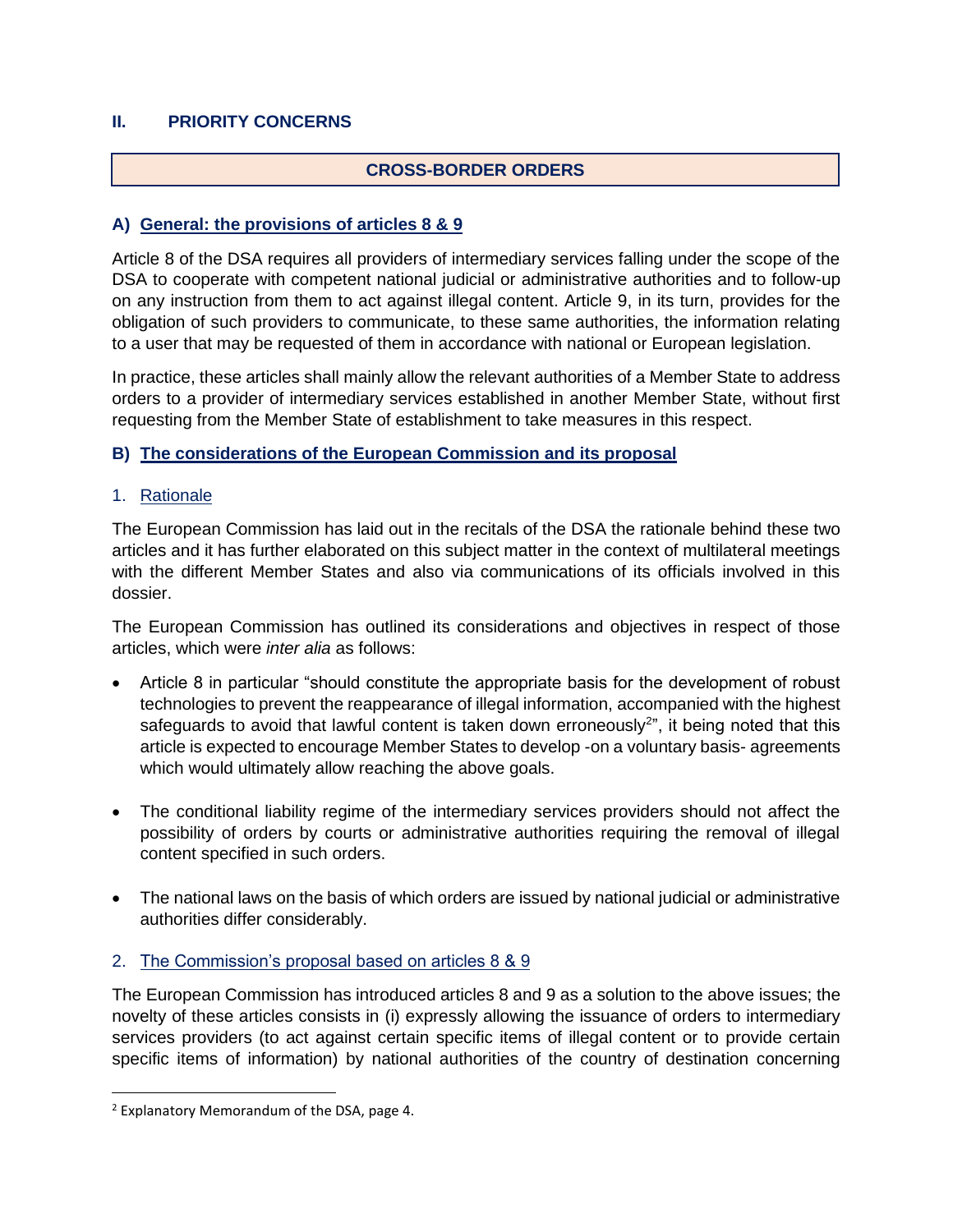certain specific items of illegal content on the basis of their existing national laws or Union law without first soliciting the competent authority of the country of establishment of the relevant provider, and (ii) standardizing the formalities of issuance of orders relating to illegal content by national authorities.

# **C) Our considerations and suggestions**

#### 1. Harmonization of cross-border orders

On a preliminary note, we would wish to state that we welcome the European Commission's acknowledgment of the existence of legal and regulatory fragmentation and of the limitations imposed by it, and we fully support the intention to harmonize all relevant procedural aspects and encourage Member States to undertake actions ultimately leading to seamless tackling of illegal content across the European Union.

We would however wish to highlight certain issues and give our suggestions. In particular:

• **Articles 8 and 9 are not empowering provisions and the DSA should clearly indicate that**: The European Commission clarifies in the recitals of the DSA that articles 8 and 9 do not constitute an additional legal basis for action of national authorities and that their objective is to merely harmonize the procedural aspects of any measures that are provided for under other legal acts in the various Member States. This is indeed consistent with the legal basis of the DSA, being article 114 TFUE.

We suggest slightly amending current articles 8 and 9 in order for the latter to clearly and unequivocally provide that no additional enforcement measures to the ones existing in virtue of other legal instruments currently in force are thereby introduced.

• **The DSA encourages full harmonization to tackle fragmentation of laws**: The actual application of articles 8 and 9 of the DSA depends on whether national laws contain already empowering provisions allowing the issuance of the orders referred to therein against providers of intermediary services falling under the personal scope of the DSA. If this is not the case, then articles 8 and 9 simply cannot apply. This situation illustrates once again the fragmentation of substantive laws within the Union.

Consequently, it does not seem certain how the fragmentation issue will be resolved based on articles 8 and 9, which -as indicated above- merely harmonize the procedural aspects of any such national orders. The DSA aims at creating a framework so that any content defined by a national authority as illegal is treated in a uniform manner in the different countries of the Union by encouraging Member States to take measures to harmonize their proper substantive rules in virtue of bilateral or multilateral agreements in those cases where either the national laws diverge or a matter is not dealt with by EU law. While we do not preclude that Member States might in the future take such measures, nonetheless no solution to the fragmentation of national laws is offered by the DSA on a standalone basis, and as such we are not certain of whether articles 8 and 9 are the adequate or (especially) sufficient regulatory response to the problem.

• **Enforcement-related issues**: As far as the territorial scope of the orders to act against illegal content is concerned, it also depends on the applicable Union or national law enabling the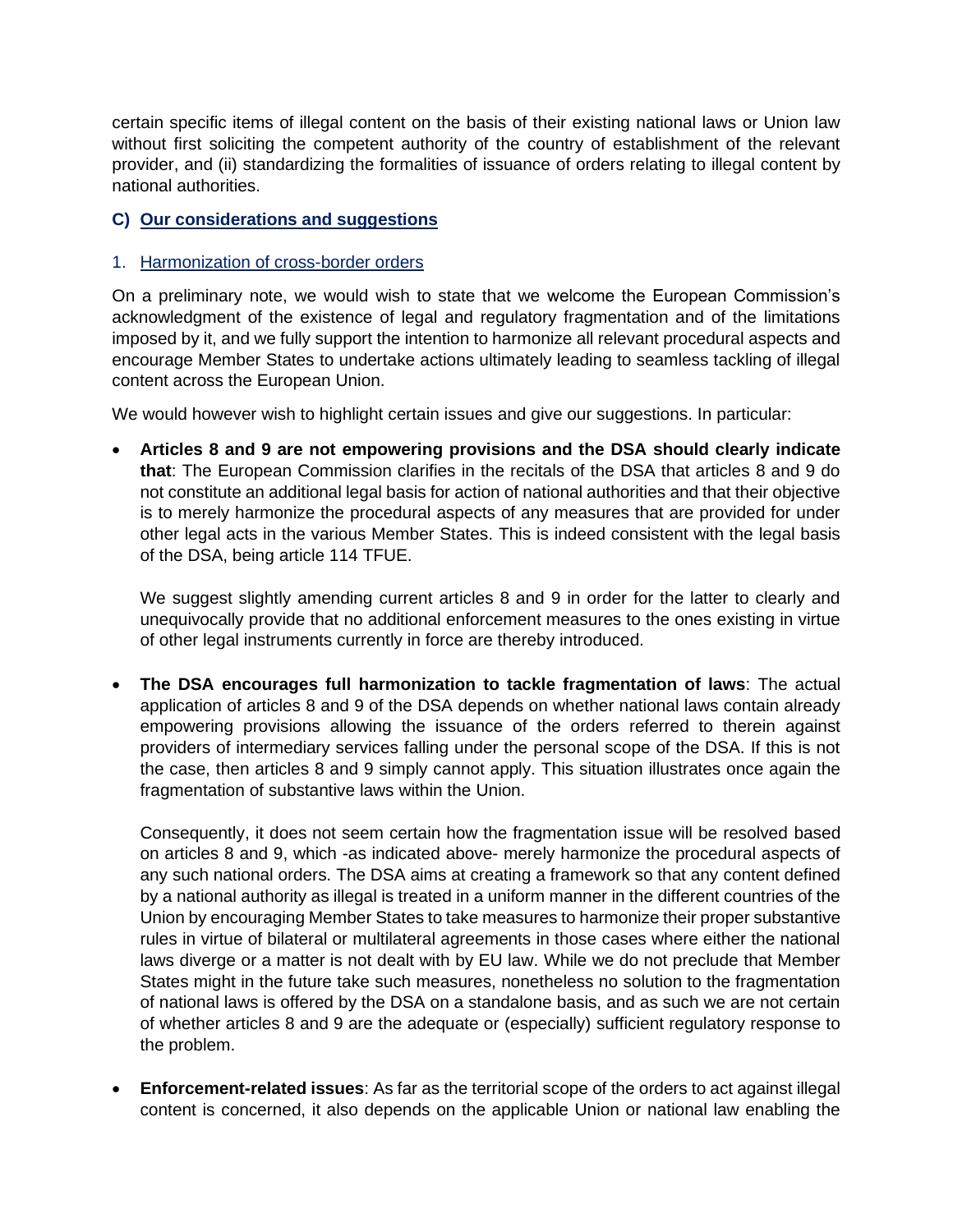issuance of the order. As per recital (31) of the DSA, "where the order referring to the specific information may have effects beyond the territory of the Member State of the authority concerned, the authority should assess whether the information at issue is likely to constitute illegal content in other Member States concerned and, where relevant, take account of the relevant rules of Union law or international law and the interests of international community".

Considering the absence of a system for recognition of administrative decisions<sup>3</sup> within the Union, the enforceability of orders issued from administrative authorities remains uncertain. Whilst we recognize the importance of this provision in tackling illegal content in a definite fashion, it seems that its efficiency is still fully dependent on international cooperation and common understanding of individual rights, rather than the simple and sole implementation of the DSA.

• **Additional orders issued by national authorities**: The DSA sets out a list of formal requirements that the orders need to meet. Considering that a foreign authority can henceforth issue them directly to the intermediary services provider established in another Member State, as well as the possibility of a broad territorial scope, we suggest providing for a few additional requirements with the goal to allow recipients of the order to verify its provenance and legally binding nature, which shall in turn create more legal certainty for all parties and enhance compliance.

Further, intermediaries shall provide information upon receipt of the request to do so from a national judicial or administrative body. Such orders to provide information have also been proposed and are in the final stages of the negotiation of the e-evidence regulation. Hence, intermediary services providers would see the number of potential requests for information from other Member States increase. It is essential to avoid divergent requirements for service providers when responding to authorities' requests and orders to produce information. Therefore, article 9 of the DSA -if kept- should be perfectly aligned to future legislation.

#### 2. Country of origin principle

**How the country of origin principle is affected**: The country of origin principle generally dictates that (i) each Member State shall ensure that the information society services provided by a service provider established on its territory comply with the national provisions applicable in the Member State in question which fall within the coordinated field, and (ii) Member States may not, for reasons falling within the coordinated field, restrict the freedom to provide information society services from another Member State.

The implementation of the DSA will entail that (i) intermediary services providers will be subject to the laws of the country of destination as regards illegal content, and in addition to that, and as explained hereinabove, (ii) orders can be henceforth addressed directly to

<sup>&</sup>lt;sup>3</sup> There is no general rule on the recognition of foreign administrative decisions, either in public international law or in European Union law. Oftentimes, such an obligation is provided for in national legislation, in international conventions and, for the European Union, in some secondary acts, which implies that the rules of recognition may significantly vary.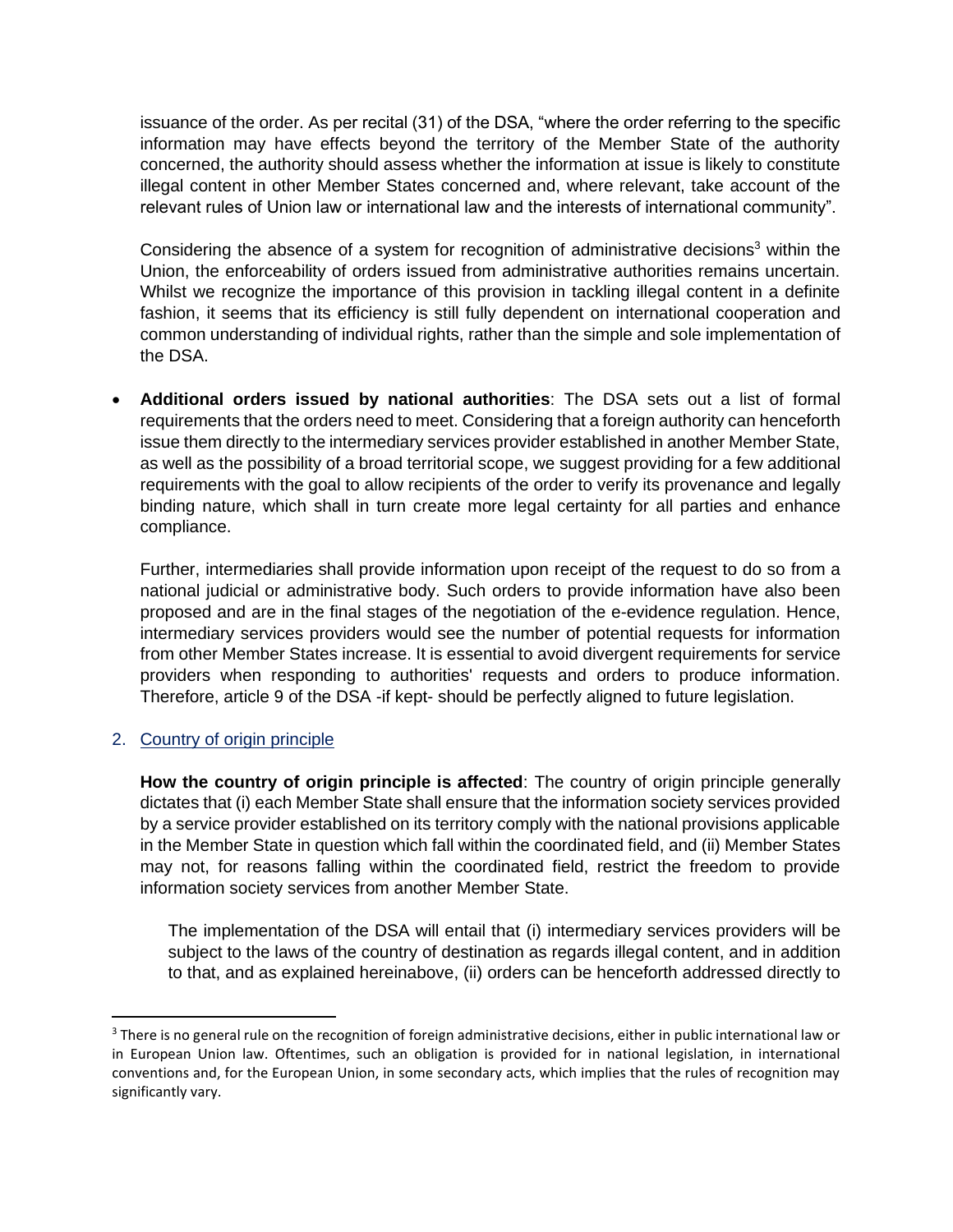the intermediary services providers by the authorities of the country of destination without prior intervention of the authorities of the country of establishment. If the system of general derogations to the country of origin applied in this respect, the country of destination would be required to justify such measures based on article 3§4 of the eCommerce Directive, as currently in force.

However, in accordance with the recital (33) of the DSA, the action to take down illegal content does not necessarily imply that the whole service in question is restricted, and therefore the internal market clause does not need to apply. Based on the above analysis according to which the country of origin principle needs not apply, an order can be issued without its being justified for reasons of public policy,  $etc<sup>4</sup>$ ., and without being mandatory to have the authorities of the country of establishment of the provider take such measures to tackle the illegal content beforehand. Providers have expressed their concerns. In particular:

- **a) Definition of a content as "illegal" and differences across the EU**: As long as the issue of fragmentation of national laws is not properly addressed (and we believe that this is difficult to achieve in general), it is an extremely difficult task for certain categories of providers to have absolute legal certainty as to what is illegal and in which of the countries where services are rendered. The same content may not be illegal in the country of origin of the online intermediary, but it may be indeed illegal in the country where is established the court or national authority issuing an order. Should the provider remove such a content and if yes, in which country(ies)?
- **b) The limitations of tackling illegal content ex ante:** The answer to the above queries is easy once an order has been already received; in such a case, the provider will abide by the order and thus remove the relevant content. The above queries however regain their importance as regards the strategy that intermediary services providers shall need to adopt in order to avoid issuance of such orders. In light of the legal and regulatory framework in question, what are the options available for providers without the appropriate resources, both in terms of personnel and infrastructure, to allow them to passively prevent illegal content from being transmitted or hosted by them and -at the same time- processing received orders in the most efficient manner for all parties involved. In this respect, we welcome that the liability exemptions remain intact when providers of intermediary services carry out voluntary own-initiative investigations (Article 6). Providers are thereby encouraged to actively engage in illegal content moderation before they receive actual knowledge thereof.

However, this should be made clearer to avoid the risk of geo-blocking and overremoval of content that might not be illegal in all the Member States:

• In light of the fragmentation of substantive law and the DSA system of due diligence obligations, in order to avoid orders from being issued and ensure that the provider shall not incur any liability for illegal content, providers might have recourse to geo-blocking to control content *ex ante*.

 $4$  Please kindly refer to article 3, § 4 of the eCommerce Directive, as currently in force.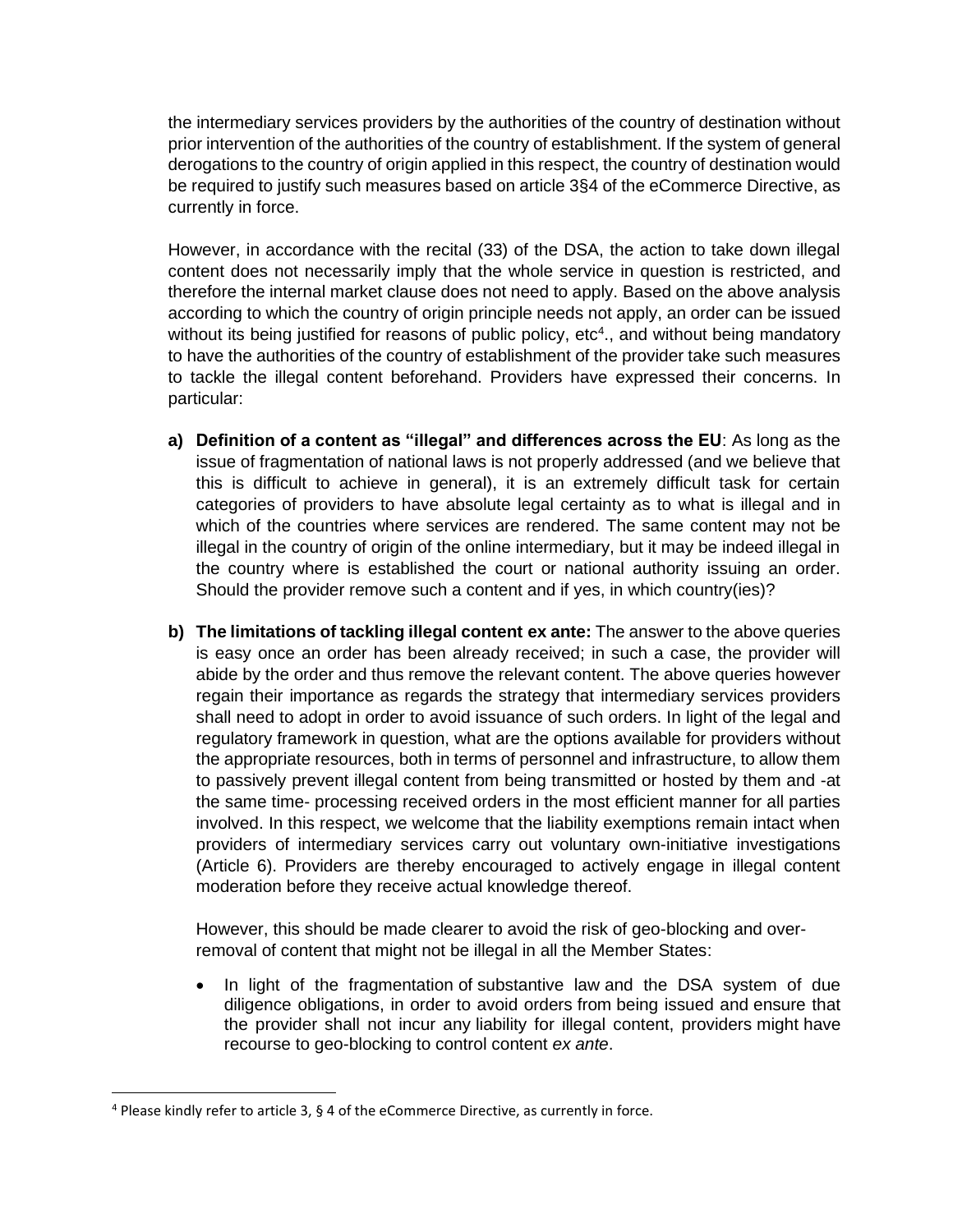• In light of the costs of monitoring the illegality of content in all the Member States, providers might remove *ex ante* the content from all Member States of destination upon a first order (or upon notification/flagging of content under other provisions of the DSA) being addressed to them by one national authority. Lawful content may thus be removed in the process, perhaps even affecting fundamental rights of EU citizens such as freedom of speech. In our view, this is not a harmonization deemed fit.

**In conclusion**, sufficient level of predictability and certainty should be granted to intermediary services providers, in order to help them develop appropriate strategies to tackle illegal content online. Allowing for more certainty in this respect, the DSA will better achieve its objectives.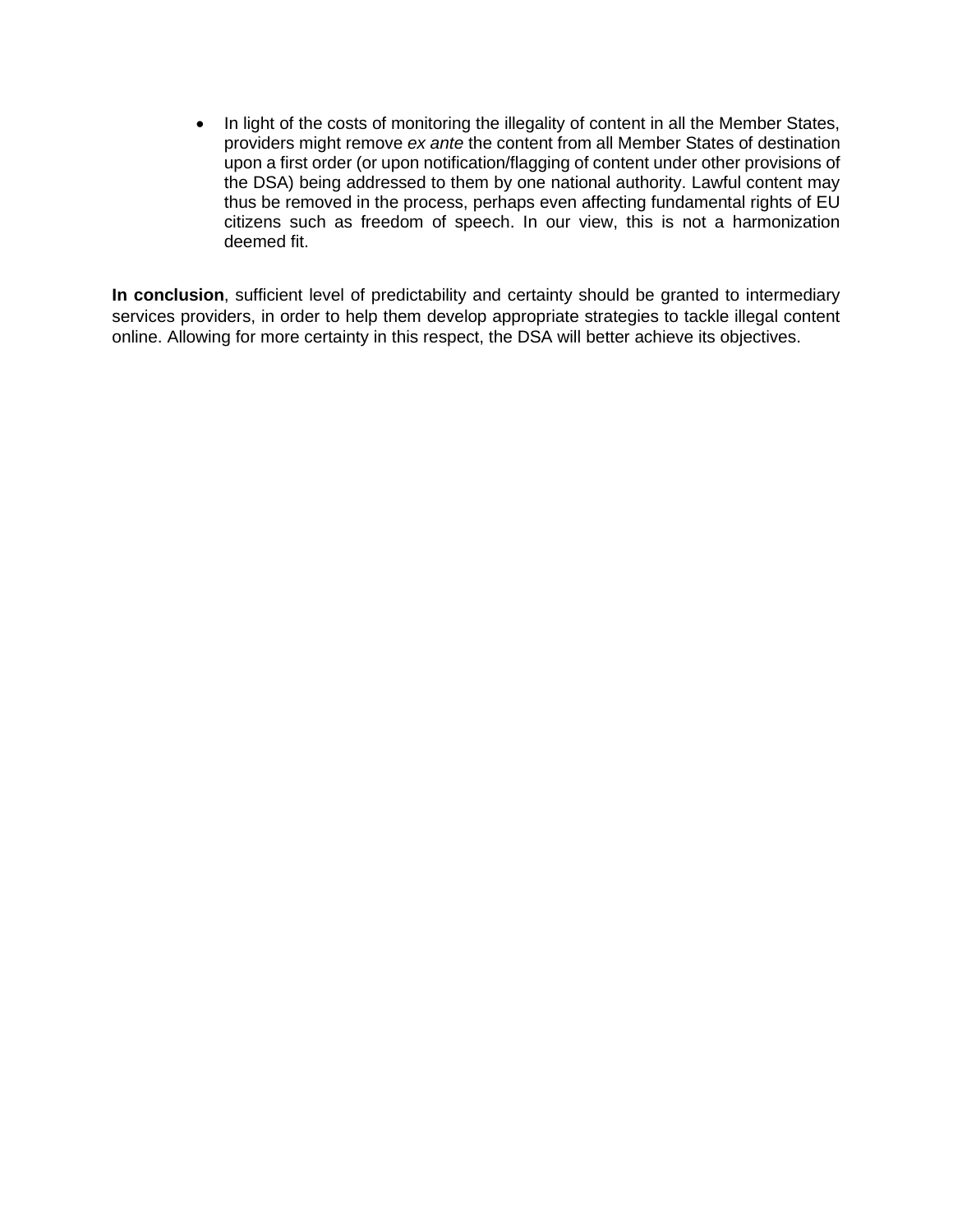# **CODES OF CONDUCT AND HARMFUL CONTENT**

#### **A) The considerations of the European Commission and its proposal in respect of articles 26 and 35**

Article 26 proposes a specific additional due diligence obligation for VLOPs. VLOPs would have to conduct risk assessments on the systemic risks in relation with the functioning and use of their online services.

Article 35 foresees the possibility to develop codes of conduct to contribute to the application of the DSA. The codes of conduct shall take into account the challenges linked to systemic risks and to tackling illegal content.

#### **B) Our considerations and suggestions**

In accordance with the results of the Commission's public consultation prior to the adoption of its proposal as well as the European Parliament INI report on the Digital Services Act (MEP AGIUS SALIBA Alex), we believe that **"harmful content" should not be covered by the DSA and welcome that the proposal has not introduced any removal obligations for it**.

In our view, tackling so-called "harmful content" could lead to restricting freedom of expression within the Union. In this respect, and while we support the idea of codes of conduct to reduce "systemic risks" on very large online platforms (VLOPs) under article 35, as well as the criteria of the risk assessment to be carried out by such platforms per article 26 § 1, we have identified the following issues:

In situations where clear and universally accepted definitions of illegal content are not available, VLOPs may cover "harmful content" in their terms and conditions as they deem fit.

By adding that VLOPs shall *"[…] take into account […] the dissemination of […] information that is incompatible with [the VLOPs] terms and conditions"* (art 26 § 2 *in fine*) when conducting their risk assessments, the DSA allows VLOPs to monitor harmful content. Combined with article 35, it all boils down to the conclusion that codes of conduct could be drafted and enforced at Union level based on input from the terms and conditions which could be potentially very restrictive for fundamental rights. This situation should be rectified by at least amending current article 26 § 2 to remove the afore-mentioned phrase.

Further, article 35 does not clearly state that codes of conduct developed through a process of self-regulation to tackle illegal content and reduce systemic risks cannot be used within the framework of the powers of implementation and enforcement laid down in Chapter IV. To prevent harmful content from becoming mandatory, it should be specified that the codes of conduct can be used for the VLOPs risk assessments as laid down in article 26(1) only.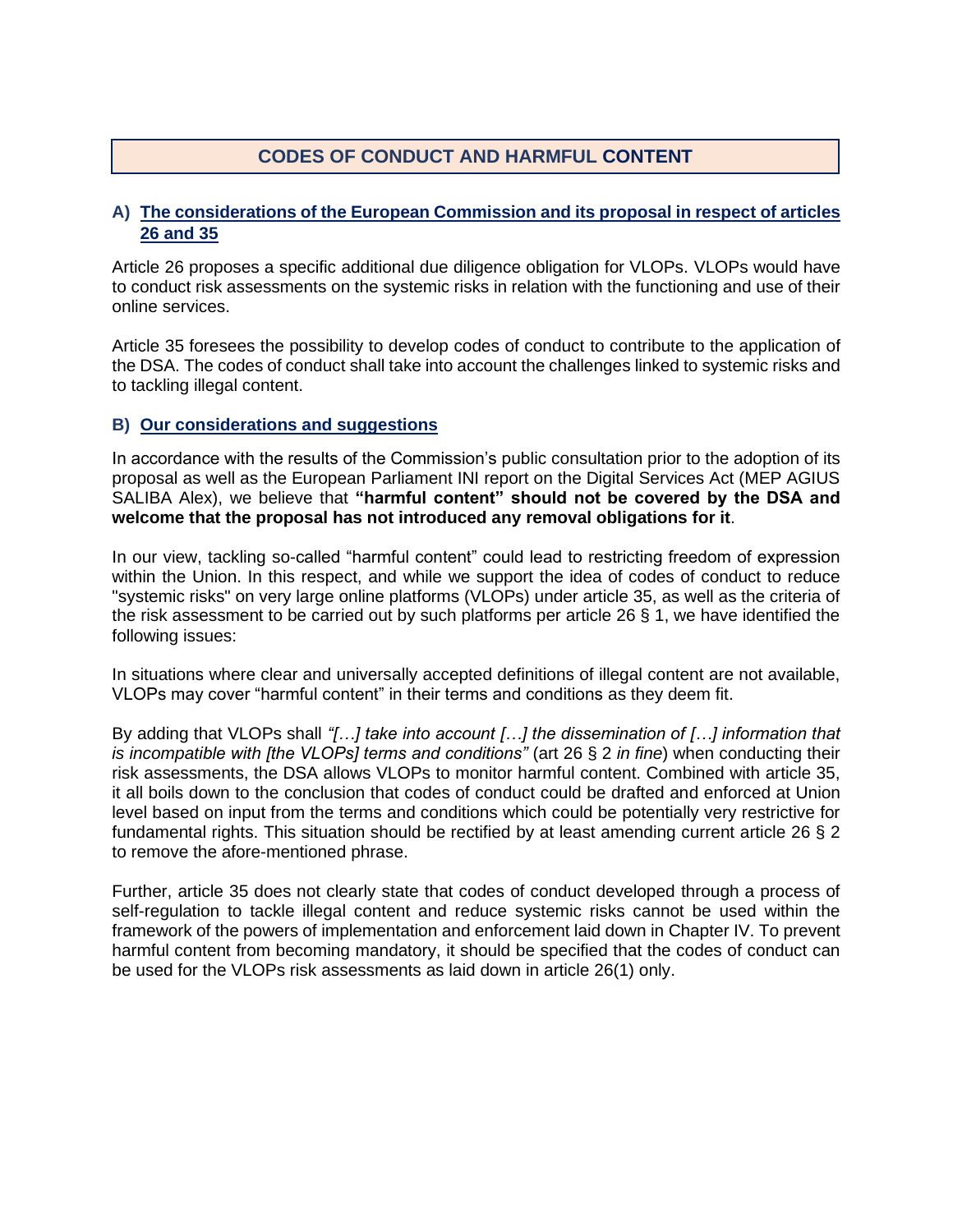# **LIABILITY IN COMBINATION WITH THE NOTICE AND ACTION MECHANISMS**

# **A) The considerations of the European Commission and its proposal**

## 1. The provisions of articles 3, 4 & 5

Through articles 3, 4 and 5, the liability of "intermediary services" of the eCommerce Directive is harmonized in a regulation. To benefit from the immunity provided and not be automatically held responsible for illegal content circulating on their medium, service providers must meet certain specific conditions. While the conditions for exemption from liability for "mere conduit" and "caching" services remain the same, the conditions for exemption from liability for hosting services have slightly changed.

Indeed, hosting services shall not be liable for the information stored at the request of a recipient of their service if it "does not have actual knowledge of illegal activity or illegal content" (Art 5 (a)). Moreover, they shall not benefit from exemptions for matters related to consumer protection when conclusions of distance contracts are made and under certain conditions specifically laid down in the text (Art 5(3)).

#### 2. The provision of article 14

Article 14 harmonizes the notice and action mechanisms in the Union, notably by establishing specific criteria needed in a notice (Art 14 (2)). According to the proposal, hosting service providers, including online platforms, will have to put in place a "notice and action mechanism" that shall allow "any individual" or "entity" to electronically submit a notification when they "consider" information or items, present on the online service, to be illegal.

#### **B) Our considerations and suggestions**

The Chamber of Commerce and FEDIL support maintaining the exemptions from liability of intermediary service providers in articles 3, 4 and 5.

Further, we also support article 14 in that it will harmonize requests for removal of illegal content as it will generally contribute to a safer online environment. Indeed, this practice of "flagging", already exists and has been used differently by online service providers across Member States.

However, we believe that article 14 as currently drafted could have a serious negative impact on the digital economy. We remain deeply concerned that under subsection (3) "notices […] shall be considered to give rise to actual knowledge or awareness for the purposes of Article 5 in respect of the specific item of information concerned.". However, while in some cases it is obvious that the notified content is indeed illegal, it is unreasonable to expect that a digital platform will always be able to correctly judge whether the submitted content or item is indeed illegal, and even more so since "any individual" or "entity" can submit a notification while it merely "considers" the content to be illegal.

According to the Commission's proposal, hosting service providers, including online platforms, risk being held liable for any misinterpretation of the legality of content stored on their services. In practice, this could risk over removal of goods and content online as liability is otherwise automatically opened.